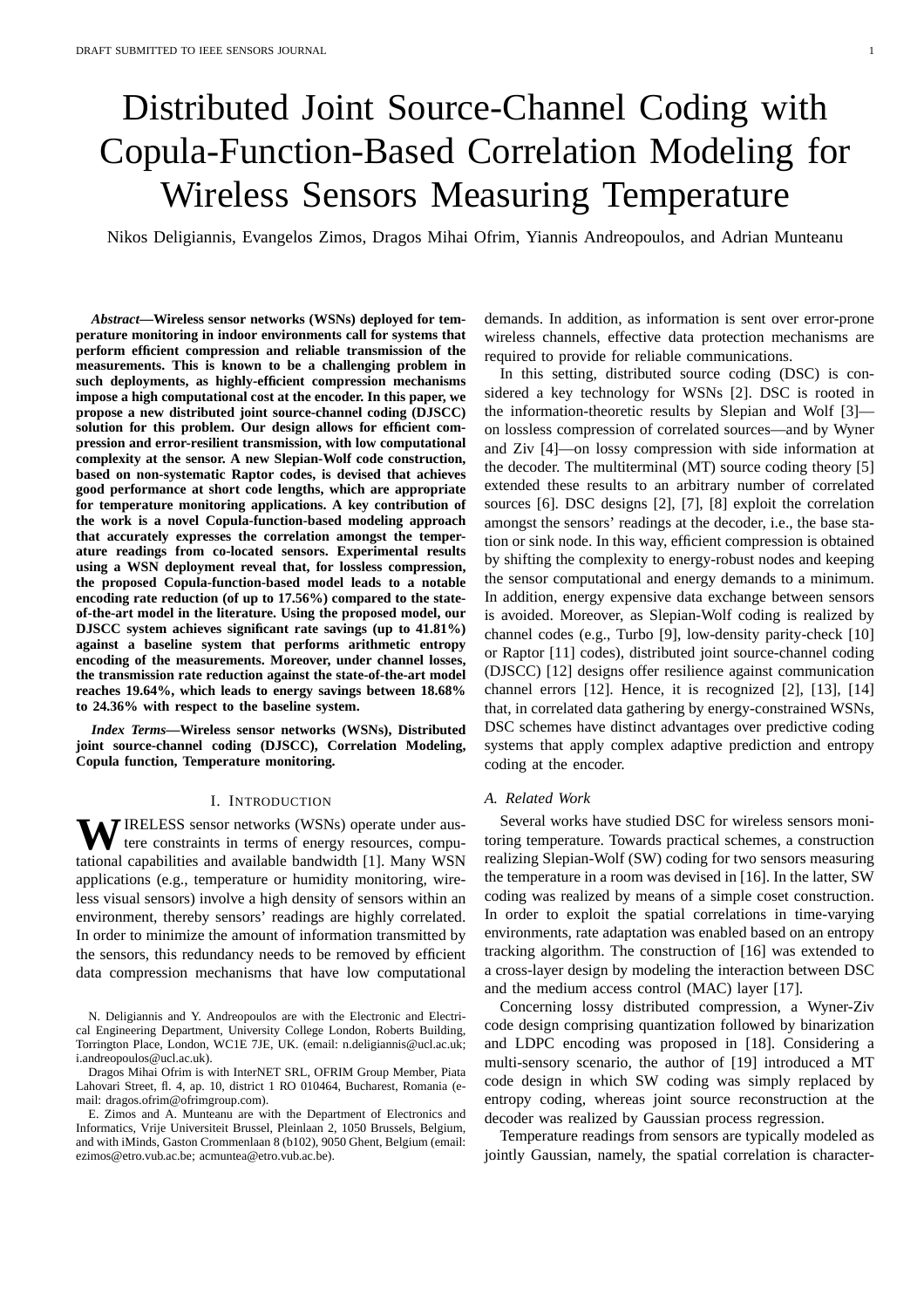ized by a multivariate Gaussian distribution [16], [18], [19]. This assumption is also typically encountered in informationtheoretic studies [13], code designs [20] and correlation estimation works [21]. Alternatively, the authors of [22] studied MT source coding under physical models of heat diffusion. In particular, they focused on heat conduction in solid bodies (rail temperature monitoring applications) and derived upper and lower bounds on the rate-distortion performance.

## *B. Contributions*

This paper proposes a novel DJSCC design for WSNs measuring temperature. Our specific contributions are:

- We propose a novel modeling approach for the spatial correlation of the sensors' measurements. Contrary to the multivariate Gaussian model, typically considered in state-of-the-art works [13], [18], [19], [21], the proposed approach models the marginal distributions of the data using density kernel estimation and expresses the correlation using a Copula function [23], [24]. In this way, the proposed approach offers a higher modeling accuracy than the conventional multivariate Gaussian model, leading to significant coding improvements.
- Existing coding schemes for temperature data collected by sensors, e.g., [15], [18], [19], [25]–[27], focus only on data compression. On the contrary, the proposed DJSCC design *jointly* addresses compression and error-resilient transmission of data. In this way, channel impairments are mitigated without requiring packet retransmissions at the MAC layer, thereby leading to significant energy savings for each sensor.
- We devise a novel scheme using asymmetric SW coding realized by Raptor codes [28], the newest class of rateless channel codes—implementations of which have already been proposed for embedded systems [29]. Our code design is specifically tailored to the requirements of temperature monitoring by WSNs: Conversely to existing designs that focus on video coding [12] or consider generic binary sources [11], our SW code construction is based on non-systematic Raptor codes that achieve good performance for short code lengths.
- Experimental results using real data from a proprietary WSN deployment show that the proposed system introduces significant compression gains (up to 41.81% in rate reduction) with respect to the baseline scheme that performs arithmetic entropy coding of the data. In addition, the proposed Copula-function-based model is shown to lead to a significantly higher source and channel coding performance compared to the state-of-theart multivariate Gaussian model.
- Finally, via our WSN deployment, we show that the proposed system results in systematic and notable energy savings at the sensor nodes, between 18.68% to 24.36% with respect to the baseline system.

# *C. Outline*

Section II describes the considered WSN model and gives an introduction to SW coding. The proposed DJSCC architecture



Fig. 1. The considered cluster-based network architecture.

is presented in Section III, whereas Section IV presents the proposed Copula-function-based correlation model in comparison to the conventional multivariate Gaussian model. Details on the derivation of the model parameters and encoding rates are given in Section V. Finally, experimental results are presented in Section VI, while Section VII concludes the work.

## II. NETWORK MODEL AND BACKGROUND

# *A. Network Model*

The WSN is organized into groups of neighboring sensor nodes called *clusters*. Each cluster comprises of an elected coordinator called *cluster head* (CH) and the *peripheral nodes* (see Fig. 1). Peripheral nodes measure temperature data, apply compression and error protection mechanisms and transmit the resulting data packets to the base station via their corresponding CH. The latter are group coordinators that organize data transfer, sleeping periods and data aggregation within each group, as well as convey the encoded data to the base station. In addition, each CH measures and transmits its own temperature data.

Each peripheral node has the processing capacity needed to become a CH. To prevent CH battery depletion, the CH changes periodically based on energy criteria [30], [31]. When the residual energy of the CH turns low, another CH is elected among the peripheral nodes. In this way, energy consumption is balanced within the cluster and the network lifetime increases [30], [31]. The cluster formation abides by well-known cluster-tree solutions for IEEE 802.15.4-based MAC protocols in WSNs, e.g., the IEEE 802.15.4 GTS [32].

# *B. Background on Slepian-Wolf Coding*

Let  $(X_1, X_2)$  be two correlated *i.i.d.* (independent and identically distributed) temperature data sources obtained by two sensor nodes in a cluster. According to traditional source coding theory, in the lossless compression scenario, each sensor can encode its data independently at a rate greater or equal to the entropy, i.e.,  $R_{X_1} \ge H(X_1)$  and  $R_{X_2} \ge H(X_2)$ . If communication between the sensors is enabled, then the lowest total achievable encoding rate corresponds to the joint entropy, that is,  $R_{X_1} + R_{X_2} \geq H(X_1, X_2)$ . This can be achieved, for example, by encoding one source, say  $X_1$ , to its entropy  $H(X_1)$ , and the other source to its conditional entropy  $H(X_2|X_1)$ —by applying prediction and entropy coding. The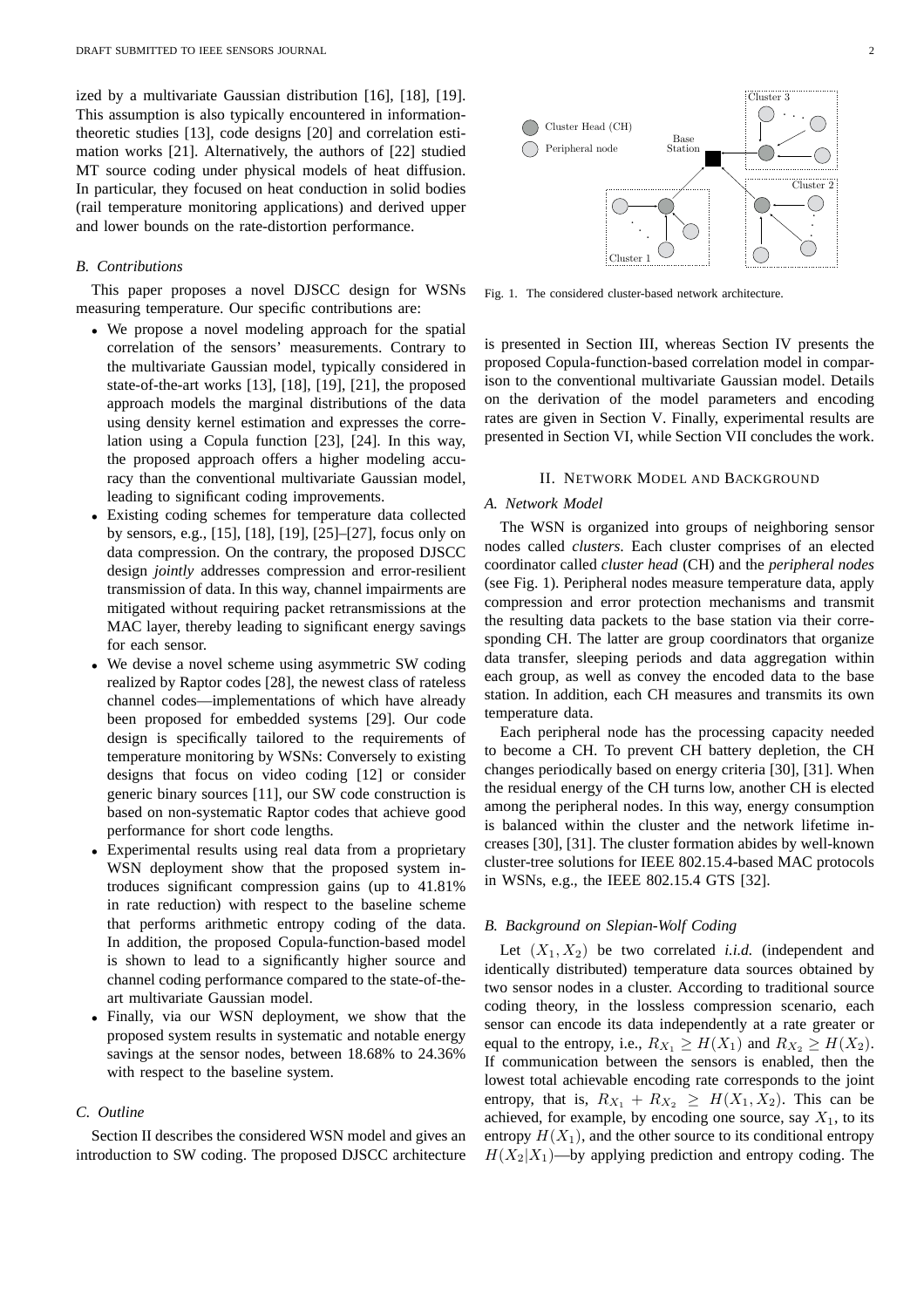

Fig. 2. The proposed system architecture.

Slepian-Wolf (SW) theorem [3] states that, if  $X_1$  and  $X_2$  are separately encoded and jointly decoded, the achievable rate region is still given by  $R_{X_1} \ge H(X_1|X_2), R_{X_2} \ge H(X_2|X_1)$ , and  $R_{X_1} + R_{X_2} \geq H(X_1, X_2)$ . In the *asymmetric* SW coding scenario, one source is entropy encoded (at a rate  $R_{X_2} \geq H(X_2)$  and used at the decoder as side information to decode the other source. The latter is SW encoded at a rate  $R_{X_1} \geq H(X_1 | X_2)$ . In *non-asymmetric* SW coding, both sources (rather than one) are SW encoded and jointly decoded. In [6], Cover extended the SW theorem to the case of lossless MT coding of an arbitrary number of correlated, discrete, i.i.d. sources  $X_1, X_2, ..., X_N$ .

## III. PROPOSED DISTRIBUTED JOINT SOURCE-CHANNEL CODING ARCHITECTURE

## *A. Overview*

In the proposed architecture<sup>1</sup>, shown in Fig. 2, the correlation between the data collected from the sensors within each cluster is exploited by means of SW coding. Particularly, let  $N$  be the total number of sensor nodes within a cluster, with the  $N$ -th node denoting the CH. According to the proposed coding scheme, the CH encodes its collected information, denoted by  $X_N$ , at a rate  $R_{X_N} \geq H(X_N)$ . Each of the  $N - 1$  peripheral nodes within the cluster encodes the gathered data (denoted as  $X_1, ..., X_{N-1}$ , respectively) using asymmetric SW coding. That is, the corresponding encoding rates are  $R_{X_n} \geq H(X_n | X_N), \forall n = 1, 2, ..., N - 1$ . Since the information is transmitted over wireless links, channel encoding is required. Transmission is performed over the 16 channels of the IEEE 802.15.4 PHY and inter-sensor interference is mitigated via the utilized MAC layer cluster-tree coordination [32]. Conventional error protection, by means of channel encoding, is performed for the encoded data of the CH (see Fig. 2), while the proposed DJSCC is performed at the peripheral nodes. Assuming a statistical model for the clusterlevel temperature data correlation, the base station decodes the information from the peripheral nodes using the decoded temperature data collected from the CH as side information (see Fig. 2).

In the proposed system, we follow a SW rather than an MT code design for the following reason: As mentioned in Section II-A, the sensors in each cluster periodically elect a different CH so as to even out the energy consumption in the cluster. Under this requirement, MT source coding becomes difficult to deploy because, if one node does not send data, the decoding of the other nodes fails and the base station needs to reconfigure the entire encoding design. On the contrary, using a SW code design (in which the CH provides the side information), the encoding of the other nodes is not affected if a peripheral node fails (e.g., runs out of energy resources).

## *B. Practical Code Design*

*1) Source-Channel Coding of CH Information:* Each sensor acquires discrete temperature samples through an analog-todigital converter with b bit-depth accuracy. Under the memory capabilities of the sensor,  $m$  samples are aggregated together for encoding. Binarization is performed by means of gray encoding [33], resulting in an array of  $k = m \times b$  bits to be encoded. Using gray encoding, the binary representations of two consecutive values differ in one bit position. This approach improves the performance of SW decoding, where the decoded CH information is used as side information. The binarized data is compressed using arithmetic entropy coding, achieving a source coding rate of  $R_{X_N} \geq H(X_N)$  bits. The compressed bit-stream is then channel encoded resulting in the total transmitted information of  $R'_{X_N} \geq \frac{H(X_N)}{C}$  bits, where C denotes the channel capacity. Channel encoding is realized using a Raptor code that adheres to the systematic design described in the Raptor RFC5053 standard [34]. At the decoder, the encoding operations are reversed resulting in the decoded signal.

*2) Distributed Joint Source-Channel Code Design:* Let  $\mathbf{x}_n = [x_n^1(1), \dots, x_n^1(b), \dots, x_n^m(1), \dots, x_n^m(b)]$  be  $k = m \times b$ information bits, resulting after binarization and gray encoding (with b bits) of m digital samples from source  $X_n$  (i.e., the data source of a peripheral node  $n = 1, 2, ..., N - 1$ . Distributed joint source-channel encoding is applied to  $\mathbf{x}_n$ , realized by a SW Raptor encoder. Raptor codes are formed as a concatenation of a conventional precoding step and a Luby Transform (LT) [35] step. The precoding step comprises

<sup>&</sup>lt;sup>1</sup>Without loss of generality, in the rest of the paper, our practical examples and illustrations consider a WSN where each cluster is formed by 4 nodes.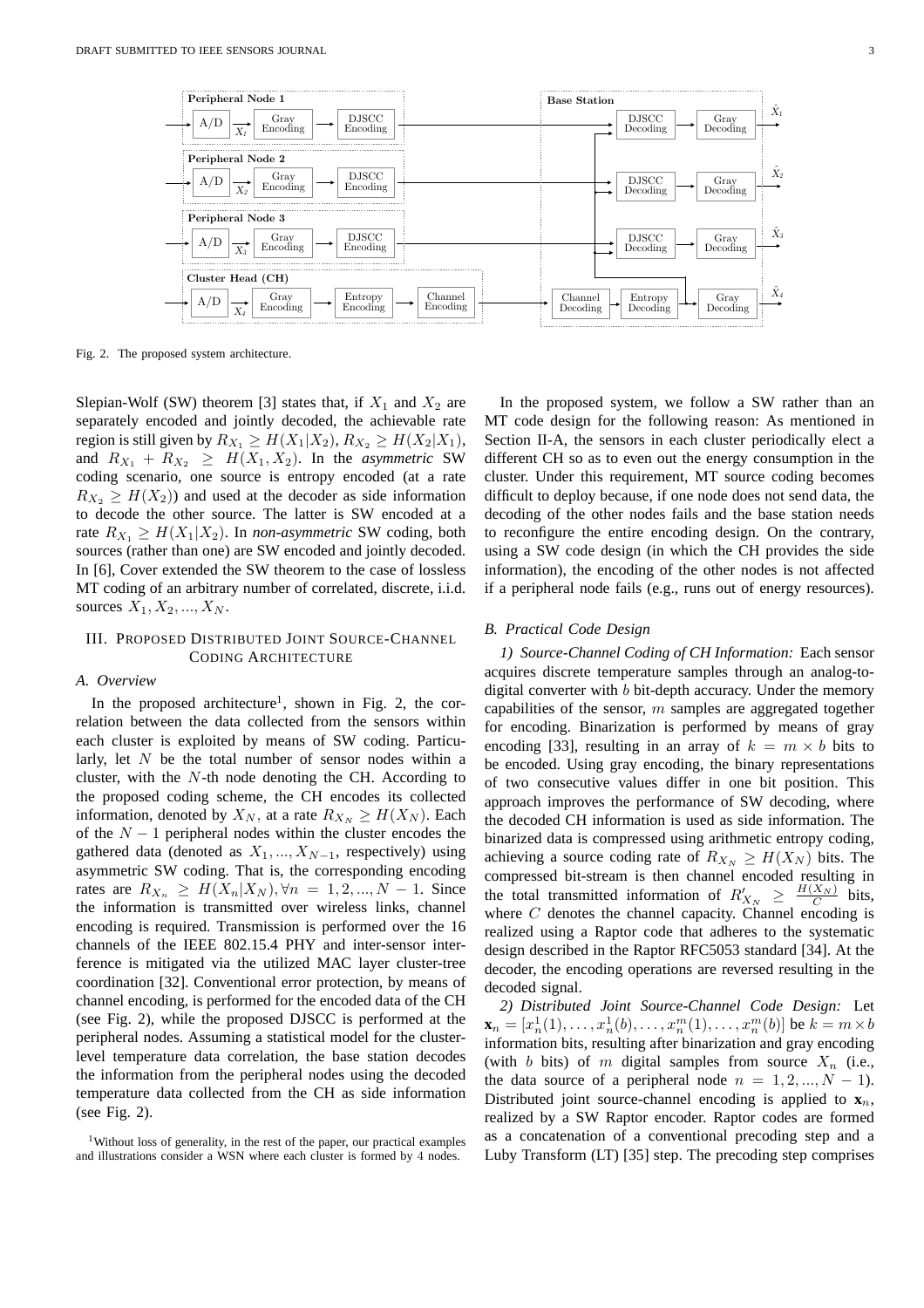an LDPC code that is used to *(i)* relax the condition on the number of edges of the LT and *(ii)* recover from decoding errors after the LT decoding stage. The LT codes provide the variable rate property and help to recover a constant fraction of the source symbols. Our SW design is also based on the Raptor RFC5053 standard [34], which defines a code distribution  $\Omega(x)$ , leading to stable and efficient code constructions. Moreover, the standard provides a fixed distribution, such that each output symbol corresponds to only one combination of input symbols. Thus, it is sufficient to know the output symbol index to determine the distribution of the input, thereby eliminating the need to send extra information to the decoder [28], [34].

Based on the Raptor RFC5053 standard [34], which defines a systematic code, we design a non-systematic<sup>2</sup> SW code construction that abides by the parity-based SW coding approach [2]. In order to maintain a simple SW encoder with reduced processing cost, our design does not include the Hamming precode step [34].

The Tanner graph of the designed non-systematic SW Raptor code in depicted in Fig. 3. At the encoder, the LDPC codeword is first formed as  $y^T = G_{LDPCw \times k} \times x^T$ , where  $w = k + s$  and  $\mathbf{G}_{\text{LDPCw}\times k}$  is the generator matrix of the LDPC precode<sup>3</sup>. Then, the Raptor codeword is given by  ${\bf c}^T = {\bf G}_{\text{LT}p \times w} \times {\bf y}^T$ , where  ${\bf G}_{\text{LT}p \times w}$  is the generator matrix of the LT code. The  $R_{X_n} = p$  bits from the output of the nonsystematic Raptor encoder are transmitted. When noiseless transmission is considered then, for decoding with low error probability, we need that  $R_{X_n} = p \geq k H(X_n | X_N)$  bits. The conditional entropy  $H(X_n|X_N)$  depends on the correlation between the sources and its calculation is described in Section V. For transmission over a noisy channel, the transmission rate needs to be increased according to the channel capacity as  $R_{X_n} = p \geq \frac{kH(X_n|X_N)}{C}$ .

At the decoder, the information is obtained by applying softdecoding by means of belief propagation [36] on the Raptor Tanner graph (see Fig. 3). To initiate decoding, the decoder is given the following soft-information in the form of loglikelihood ratios (LLRs): In the noiseless transmission case, the LLRs  $L[x_n^*(i)]$ ,  $i = 1, 2, \dots p$ , which correspond to the parity symbols for the encoded source  $X_n$ , are set to a very large positive or negative value (depending of the value of the received symbol). When transmission is performed over a binary additive white Gaussian noise (AWGN) channel and binary phase-shift keying (BPSK) modulation is considered<sup>4</sup>, the LLR of each parity symbol is initialized as [37]

$$
L[x_n^*(i)] = \frac{2}{\sigma_n^2} y_n(i),
$$
 (1)

where  $y_n(i)$  is the value received when  $x_n^*(i)$  is sent, and  $\sigma_n^2$ 

<sup>2</sup>Apart from the non-systematic version of the code, we have also designed and tested a systematic Raptor SW code following the construction in [11]. We observed that the non-systematic code achieves better compression performance in short codelengths (smaller than 1000 bits), while the systematic code performs better for large codelengths. Since the monitored physical parameter (temperature) results in small codelengths we adhere to the non-systematic Raptor code construction.

<sup>3</sup>The LDPC code has a rate  $\frac{k}{k+s}$ , where s is the number of parity bits.

<sup>4</sup>The IEEE 802.15.4 standard considers BPSK modulation in the 868 and 915 MHz bands, and offset quadrature phase-shift keying (OQPSK) modulation in the 2.4 GHz band.



Fig. 3. Tanner graph of our non-systematic SW Raptor code. For simplicity, the index  $\ell$  has been dropped from the notation for the LLR of each information symbol. The information symbol LLR is now denoted as  $L[x_n(i)]$ with  $i = 1, 2, ..., k$ , where  $k = m \times b$ .

is the variance of the Gaussian noise. For transmission over a channel experiencing Rayleigh fading—assuming that the channel state information (CSI) is known at the decoder—the LLRs are given by [38]

$$
L[x_n^*(i)] = \frac{2}{\sigma_n^2} y_n(i) \times r,
$$
\n(2)

where  $r$  is the fading gain. These channel models are known to characterize the behavior of narrow-band transmission within personal area networks [39]. The LLR for each information binary symbol,  $x_n^{\ell}(i)$  in  $\mathbf{x}_n$ , where  $i = 1, 2, ..., b$  iterates over the bits of the binary representation of the sample  $\ell =$  $1, 2, \ldots, m$ , is initialized as

$$
L[x_n^{\ell}(i)] = \log \frac{\Pr[x_n^{\ell}(i) = 0 | x_N^{\ell}]}{\Pr[x_n^{\ell}(i) = 1 | x_N^{\ell}]} \\
= \log \frac{\int_{x_n^{\ell}(i) = 0} f(x_n | X_N = x_N^{\ell}) dx_n}{\int_{x_n^{\ell}(i) = 1} f(x_n | X_N = x_N^{\ell}) dx_n}.
$$
 (3)

where  $x_N^{\ell}$  denotes the  $\ell$ -th sample from the CH data mtuple, which acts as side information. The numerator of (3) is the integral of the conditional pdf of the correlation model (see Section IV) on the intervals where  $x_n^{\ell}(i) = 0$ , and the denominator is the integral of the pdf on the intervals where  $x_n^{\ell}(i) = 1$  (see Section V).

The LLRs  $L[x_n(i)], i = k+1, ..., k+s$ , which correspond to the parity symbols of the LDPC code, are initialized to zero as these symbols are not known *a priori* at the decoder.

Finally, after Raptor decoding is completed, the softinformation is converted to binary symbols via thresholding, and gray decoding is performed to obtain the decoded data.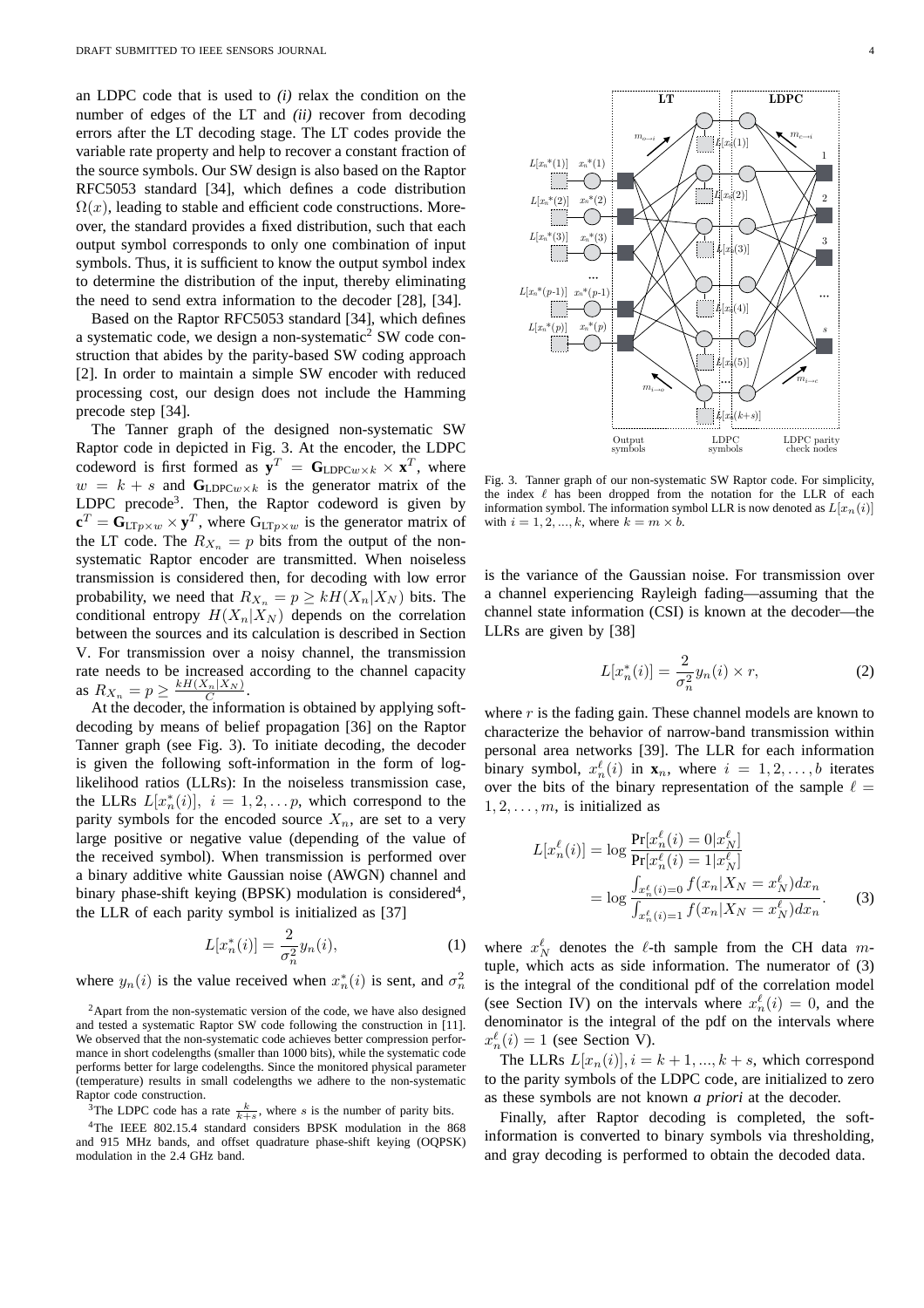## IV. CORRELATION MODELING

We now focus on the modeling of the correlation between the temperature data sources captured by the sensor nodes. We first review the typical approach followed in the literature and then present the proposed copula-function-based model.

#### *A. Multivariate Gaussian Correlation Model*

A representative model for describing the correlation of information sources collected by WSN nodes is the multivariate Gaussian (MG) distribution [13], [18], [19], [21]. In the  $N$ -dimensional space consisting of the  $N$  nodes of the cluster, the joint probability density (pdf) function of the N random variables can be expressed by a multivariate normal distribution

$$
f(x_1, x_2, ..., x_N) = \frac{1}{(2\pi)^{\frac{N}{2}} |\mathbf{\Sigma}|^{\frac{1}{2}}} \times \exp\left(-\frac{1}{2}(\mathbf{x} - \boldsymbol{\mu})^T \mathbf{\Sigma}^{-1}(\mathbf{x} - \boldsymbol{\mu})\right),
$$
\n(4)

where  $X = (X_1, X_2, ..., X_N)$  is an N-dimensional vector consisting of the correlated random variables,  $\mu$  =  $(E[X_1], E[X_2], ..., E[X_N])$  is the *N*-dimensional vector containing the mean values of the random variables and  $\Sigma$  is the covariance matrix of size  $N \times N$ .

The statistical dependencies of the measured data from the  $N$  nodes within a cluster are incorporated in the covariance matrix. The elements outside the main diagonal can be expressed using the Pearson correlation coefficient

$$
\rho_{lj}^{(p)} = \frac{\text{Cov}(X_l, X_j)}{\sqrt{(\text{Var}(X_l)\text{Var}(X_j))}},\tag{5}
$$

where the terms  $\text{Var}(X_l)$  and  $\text{Var}(X_j)$  represent the variances of the random variables  $X_l$  and  $X_j$ , respectively, with  $l, j \in$  $\{1, 2, \ldots N\}.$ 

Despite being typically used in the literature [13], [18], [19], [21], the MG model of (4) considers that the marginal distributions of the sensors are also Gaussian. This assumption is not always valid. For instance, the marginal statistics of temperature data gathered by a sensor from our deployment are depicted in Fig. 4. The figure shows that the marginal statistics cannot be accurately modeled with a Gaussian distribution. Beyond this aspect, it is worth noting that the Pearson correlation coefficient in (5) captures linear dependencies between random variables under the assumption of a Gaussian distribution of the data.

#### *B. Proposed Copula-Function-Based Correlation Model*

We propose the use of a Copula function (CF) [40] for a more generic and accurate modeling of data dependencies between the cluster nodes. As opposed to the MG model, when using a CF-based model, the correlation modeling approach is based on the actual marginal statistics of the random variables. In this way, the statistical properties of the temperature readings of each sensor are represented more accurately and, in turn, a more precise correlation model is derived.



Fig. 4. Example of the marginal statistics of a peripheral node measuring temperature.

Let  $X = (X_1, X_2, ..., X_N)$  be the vector of the correlated random variables and let  $F_1(X_1), F_2(X_2), ..., F_N(X_N)$  be their continuous marginal cumulative density functions (cdfs). Using the probability integral transform [41] on each  $X_n$ ,  $n =$  $1, 2, \ldots N$ , a vector of random variables  $(U_1, U_2, \ldots, U_N)$  =  $(F_1(X_1), F_2(X_2), ..., F_N(X_N))$  is created, where the components  $U_n$  are uniformly distributed. Therefore, regardless of the initial distribution of each random variable  $X_n$ , the transformed variable  $U_n$  always follows a uniform distribution. According to the Sklar's theorem [40], if  $F$  is the N-dimensional joint cdf of **X**, there exists a unique Ndimensional copula function  $C : [0,1]^N \rightarrow [0,1]$  such that for all  $\mathbf{x} \in R^N$ ,

$$
F(x_1, x_2, ..., x_N) = C(F_1(x_1), F_2(x_2), ..., F_N(x_N)).
$$
 (6)

Since a CF is a multivariate distribution function of uniform random variables, the following properties are valid: *(i)*  $C(\mathbf{u}) = 0$ , if at least one element of  $\mathbf{u} = (u_1, u_2, ..., u_N)$ ,  $\mathbf{u} \in [0, 1]^N$ , is zero (*grounded* property of a copula), *(ii)*  $C(\mathbf{u}) = u_n$  if all elements of **u** are 1 except  $u_n$ , and *(iii)* C is  $N$ -increasing<sup>5</sup>.

Differentiating (6) with respect to  $u_1 = F_1(x_1), u_2 =$  $F_2(x_2),..., u_N = F_N(x_N)$ , yields the joint pdf

$$
f(x_1, x_2, ..., x_N) = c(F_1(x_1), F_2(x_2), ..., F_N(x_N))
$$
  
 
$$
\times f_1(x_1) \times f_2(x_2) \times ... \times f_N(x_N),
$$
 (7)

where  $c(F_1(x_1), F_2(x_2), ..., F_N(x_N))$  is the *copula density*. Equation (7) shows how the copula density controls the level of dependence between the random variables  $X_n$ ,  $n =$ 1, 2, ..., N. For example, if  $c(u_1, u_2, ..., u_N) = 1$ , the joint pdf is the product of the marginal pdfs, that is,  $X_1, X_2, ..., X_N$  are independent. Importantly, the CF model applies no restriction on the underlying marginal statistics, which may follow any probability distribution.

Given the marginal pdfs of the random variables, an appropriate copula that best captures the dependencies among the data should be selected. Several copula families have been proposed [23], [40], [42], with the elliptical form being the most common due to the ease in estimation for  $N > 2$ . The simplest elliptical CF is the Gaussian, which has the following

 $5$ This means that the CF volume of any N-dimensional interval is nonnegative.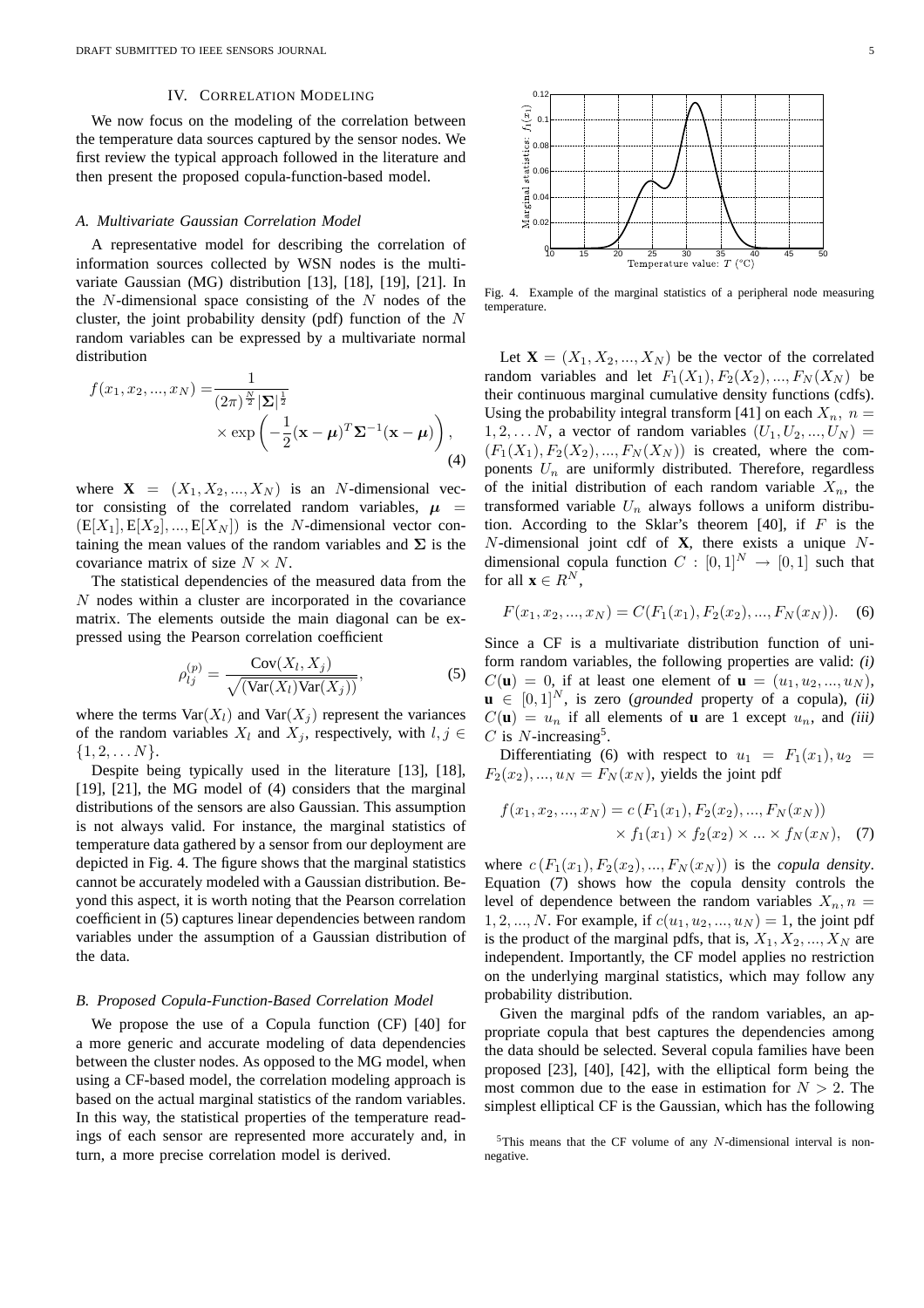form [24], [40]:

$$
C_G(\mathbf{u}) = \Phi_{\Gamma}(\Phi^{-1}(u_1), \Phi^{-1}(u_2), ..., \Phi^{-1}(u_N)), \quad (8)
$$

where  $u_n = F_n(x_n)$ ,  $n = 1, 2, ..., N$ ,  $\Phi_{\Gamma}$  denotes the standard multivariate normal cdf with linear correlation matrix Γ, Φ denotes the standard univariate normal cdf, and  $\Phi^{-1}$  denotes the inverse (quantile) function of  $\Phi$ . Then, using Eq. (7) the multivariate distribution is expressed in terms of the Gaussian copula density function [43] as

$$
f(x_1, x_2, \ldots, x_N) = \frac{1}{|\mathbf{\Gamma}|^{\frac{1}{2}}} \exp\left[-\frac{1}{2}\mathbf{v}\left(\mathbf{\Gamma}^{-1} - \mathbf{I}\right)\mathbf{v}^{\mathbf{T}}\right] \prod_{n=1}^{N} f_n(x_n),\tag{9}
$$

where **v** =  $[\Phi^{-1}(F_1(x_1)), \Phi^{-1}(F_2(x_2))..., \Phi^{-1}(F_N(x_N))]$ and **I** is the  $N \times N$  identity matrix. To capture the dependence between the sensors' readings, a proper measure should be considered. When applying the CF-based model, the Pearson coefficient is not an appropriate measure, since the correlation among uniformly distributed random variables needs to be expressed. For that reason, we use the Spearman correlation coefficient, which is given by

$$
\rho_{lj}^{(s)} = \frac{\text{Cov}(U_l, U_j)}{\sqrt{(\text{Var}(U_l)\text{Var}(U_j))}}.
$$
\n(10)

The Spearman coefficient is calculated empirically by estimating the empirical Pearson coefficient between the ranks of the data gathered by the sensors, as explained in Section V-B.

## V. DETERMINATION OF THE MODEL PARAMETERS AND ENCODING RATES

In this section, we describe the derivation of the parameters and encoding rates for the conventional MG and the proposed CF-based correlation model.

#### *A. MG Correlation Model*

In the proposed system, described in Section III, we estimate the parameters of the MG model in each cluster based on offline training. Specifically, during the training stage, we collect measurements from the sensors in the cluster and derive the parameters of the covariance matrix  $\Sigma$  and the mean value vector  $\mu$ . These parameters are then used to calculate the encoding rates and derive the soft-information for decoding based on belief propagation, as detailed in Section V-C. During the operation of the proposed system, the base station, which collects the data, can periodically refine the estimation of the modeling parameters.

## *B. Proposed CF-based Correlation Model*

To apply the proposed CF-based model, the marginal pdfs  $f_n(x_n)$ ,  $n = 1, 2, ..., N$ , and the correlation matrix  $\Gamma$  of the Gaussian copula need to be estimated. During an offline training stage, samples from several sensors were collected and the continuous marginal pdfs were estimated using the *kernel density estimation* (KDE) approach [44]:

$$
f_n(x_n) = \frac{1}{M \times h_n} \sum_{i=1}^{M} K\left(\frac{x - x_i}{h_n}\right),\tag{11}
$$

where  $M$  is the number of samples. The Gaussian kernel  $K(v) = \frac{1}{\sqrt{2\pi}} \exp\left(-\frac{1}{2}v^2\right)$  for curve estimation was used due to its simplicity and good fitting accuracy. In addition, an appropriate smoothing parameter  $h_n$  was selected for each pdf  $f_n(x_n)$  corresponding to each sensor  $n = 1, 2, ..., N$ .

The correlation matrix  $\Gamma$  has non-diagonal elements equal to the estimated Spearman's rho values and diagonal elements equal to 1. The Spearman coefficient is empirically estimated using training data collected from the sensors in each cluster. Specifically, starting from the original training data set  $\{X_1(z), X_2(z)\}\$ ,  $z = 1, 2, ..., Z$ —where Z denotes the size of the training data set—we estimate the set  $\{\hat{U}_l(z), \hat{U}_j(z)\}$ as  $\hat{U}_l(z) = \frac{1}{Z} \text{rank}[X_l(z)]$  and  $\hat{U}_j(z) = \frac{1}{Z} \text{rank}[X_j(z)]$ , where rank $[X_l(z)]$  denotes the rank of  $X_l(z)$ . Hence, the estimated values  $\{\hat{U}_l(z), \hat{U}_j(z)\}\$  are the standardized ranks, which are good approximations for the pairs  $\{U_l(z), U_i(z)\} =$  ${F_l(X_l(z)), F_j(X_j(z))}.$  The Spearman coefficient can then be calculated using (10).

## *C. Encoding Rates*

In the architecture of Fig. 2, in order to derive the LLRs and the encoding rate for each peripheral node, we need to estimate the conditional statistics  $f(x_n|x_N)$  and the conditional entropy  $H(X_n|X_N)$ . To this end, based on the multivariate models defined by (4) and (9), we first derive the univariate distribution,  $f_N(x_N)$ , for the marginal statistics of the CH node, and the bivariate distribution,  $f(x_n, x_N)$ ,  $\forall n \in \{1, 2, ..., N-1\}$ . That is,

$$
f_N(x_N) = \int_{X_1} \dots \int_{X_{N-1}} f(x_1, \dots, x_N) dx_1 \dots dx_{N-1}, \quad (12)
$$

and

$$
f(x_n, x_N) = \int_{X_{l \neq \{n, N\}}} \dots \int_{X_{j \neq \{n, N\}}} f(x_l, ..., x_j) \times dx_{l \neq \{n, N\}} ... dx_{j \neq \{n, N\}}, \quad (13)
$$

where  $f(x_1, x_2, ..., x_N)$  is either the MG or the CF-based pdf defined in (4) and (9), respectively. Given the joint and marginal pdfs, the conditional pdf is derived as

$$
f(x_n|x_N) = \frac{f(x_n, x_N)}{f_N(x_N)}.
$$
\n(14)

The conditional pdf for each model is used in the calculation of the LLRs in (3). It is important to note that adhering to this modeling approach, namely, deriving the bivariate distribution from the estimated multivariate distribution instead of directly estimating the bivariate model, allows for arbitrary changing the CH node (see the network model description in Section II-A) without requiring to recompute the model parameters  $\Sigma$ and Γ.

To derive the encoding rate per peripheral sensor  $n =$  $1, 2, ..., N - 1$ , we proceed as follows: Since the A/D converter of each sensor provides a discrete version of a sensed continuous value, the continuous pdf is transformed into a probability mass function (pmf). To this end, the range of each continuous random variable  $X_n$  is divided into intervals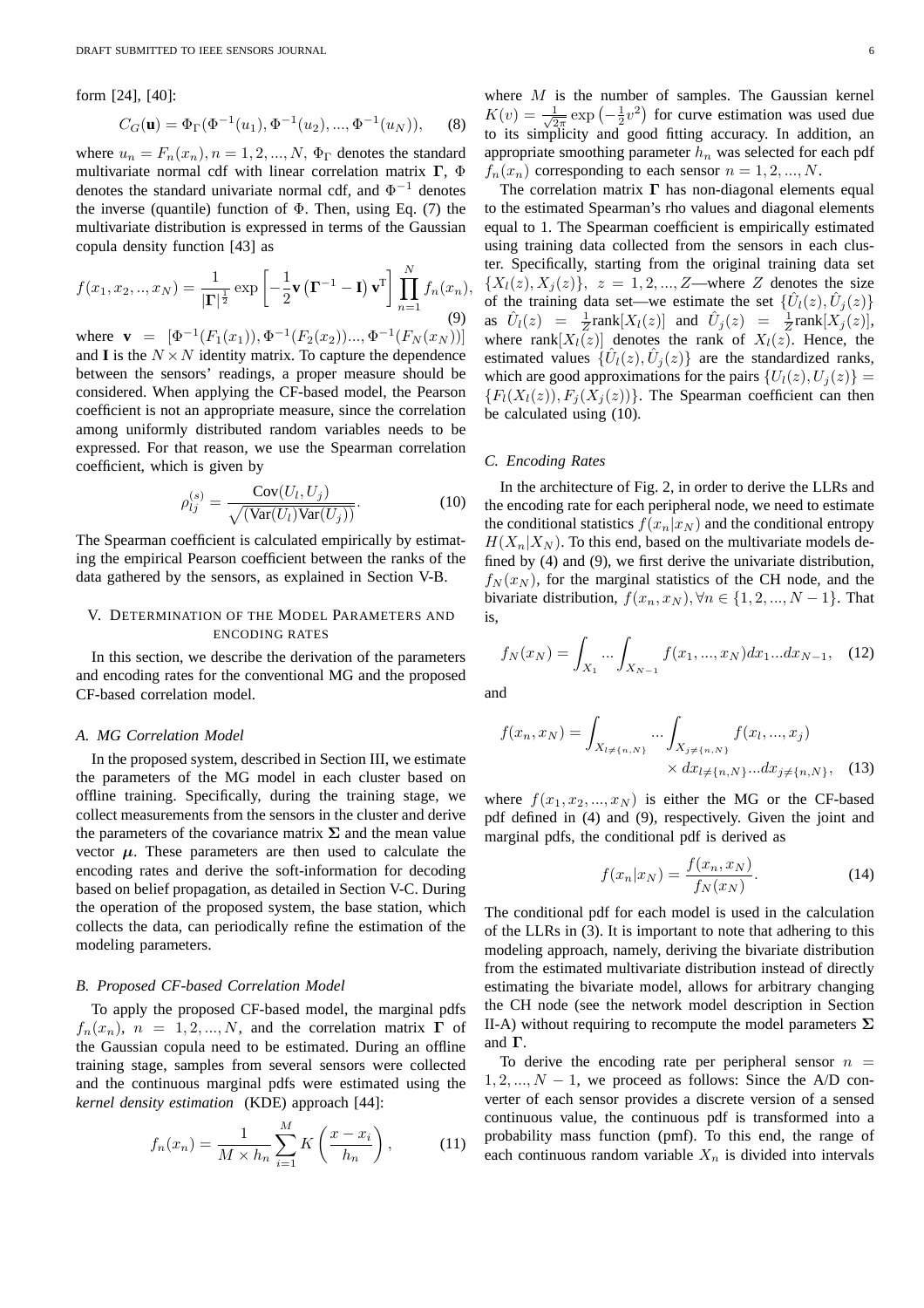of length  $\Delta$ , specified by the A/D resolution. As the A/D resolution is high<sup>6</sup>, we can approximate the marginal pmf as

$$
p(x_{n(\tau)}) = \int_{\tau\Delta}^{(\tau+1)\Delta} f_n(x_n) dx_n \approx f_n\left(\frac{(2\tau+1)\Delta}{2}\right)\Delta,
$$
\n(15)

where  $p(x_{n(\tau)})$  is the probability that the continuous parameter takes value in the  $\tau$ -th interval and  $n = 1, 2, ..., N$ . Similarly, for the joint pmf, we have

$$
p(x_{n(\tau)}, x_{N(\theta)}) = \int_{\tau\Delta}^{(\tau+1)\Delta} \int_{\theta\Delta}^{(\theta+1)\Delta} f(x_n, x_N) dx_n dx_N
$$

$$
= f\left(\frac{(2\tau+1)\Delta}{2}, \frac{(2\theta+1)\Delta}{2}\right) \Delta^2. \quad (16)
$$

Using the marginal and joint pmfs in (15) and (16), we calculate the entropy  $H(X_N)$  and the joint entropy  $H(X_n, X_N)$ . Then, the conditional entropy for each source  $X_n$  given  $X_N$ is computed as

$$
H(X_n|X_N) = H(X_n, X_N) - H(X_N), \forall n \in \{1, ..., N - 1\}.
$$
\n(17)

The conditional entropy in (17) is expressed in bits per temperature sample. To express the encoding rate per peripheral node  $n = 1, 2, \ldots, N - 1$  in bits per binary symbol, as required by our analysis in Section III, we divide the conditional entropy  $H(X_n|X_N)$  by the bit-depth b of the A/D converter.

## VI. EXPERIMENTAL EVALUATION

For the experimental evaluation of the proposed work, we deployed a WSN comprising 16 nodes gathering temperature data. Our deployment took place within an indoor office environment, where sensors were mounted to walls with an average distance of 6 meters<sup>7</sup> and a temperature variation of up to 20◦C was observed within a 24-hour cycle. The utilized hardware for the sensors and the base station (sink node) is described in Table I.

The network architecture was aligned with the description in Section II-A. Within each cluster, the number of sensor nodes was  $N = 4$  and they were chosen to be co-located; three of them being peripheral nodes and the fourth being the CH. The sink node was connected to a desktop computer where data collection and decoding took place. To ensure collisionfree packet transmissions at the MAC layer, transmissions within each cluster occurred at different channels of the IEEE 802.15.4 PHY via the AT86RF230 transceiver. The IEEE 802.15.4 GTS [32] was used for the intra-cluster superframe beaconing and the scheduling of packet transmissions. The payload packet size was set to 80 bytes. All residual transmission impairments incurred from external sources (e.g., interference from co-located IEEE 802.15.4 or WiFi networks) were mitigated via the default PHY layer protection or the proposed DJSCC scheme.

The sensors operated at a sampling rate of 2Hz. We aggregated  $m = 40$  consecutive measurements to construct a data-block of size  $k = m \times b = 640$  bits, where  $b = 16$ 



 $10<sup>0</sup>$ 

Fig. 5. Average BER of the decoded information vs. compression ratio,  $\frac{1}{H(X_n|X_N)}$ , for (a) the Multivariate Gaussian, and (b) the proposed Copulafunction-based correlation model.

bits is the bit-depth of the A/D converter within each sensor. The size of the encoded data-block strikes a balance amongst good compression performance (where a long codeword is advantageous), low latency and memory requirements.

During the training stage, data collected over a three-day operation of the WSN were used to derive the parameters of the MG and the proposed CF-based model. In particular, as described in Section V, we computed the covariance matrix  $\Sigma$  and the mean-vector  $\mu$  for the MG model while, for the proposed CF model, we calculated the correlation matrix Γ and we estimated the marginal pdfs  $f_n(x_n)$  using (11). The encoding rates for each peripheral node were then estimated as described in Section V.

To evaluate the compression performance and the errorresilience capability of the proposed system we collected additional data (different from the training data) over a thirtyday operation period of the system.

#### *A. Compression Performance Evaluation*

Initially, we assess the compression capacity of the proposed Raptor-based SW code design. In particular, we evaluate the bit-error-rate (BER) of the decoded data from each peripheral sensor,  $X_n$ ,  $n = 1, 2, 3$ , with respect to the compression ratio  $\frac{1}{H(X_n|X_N)}$ , where  $X_N$  denotes the data collected from the CH (i.e., the side information). Average results over 200 trials are

<sup>&</sup>lt;sup>6</sup>In this work, A/D conversion was performed on 16 bits.

<sup>7</sup>This test was carried out within the auspices of a commercial service development from InterNET SRL, OFRIM Group Member.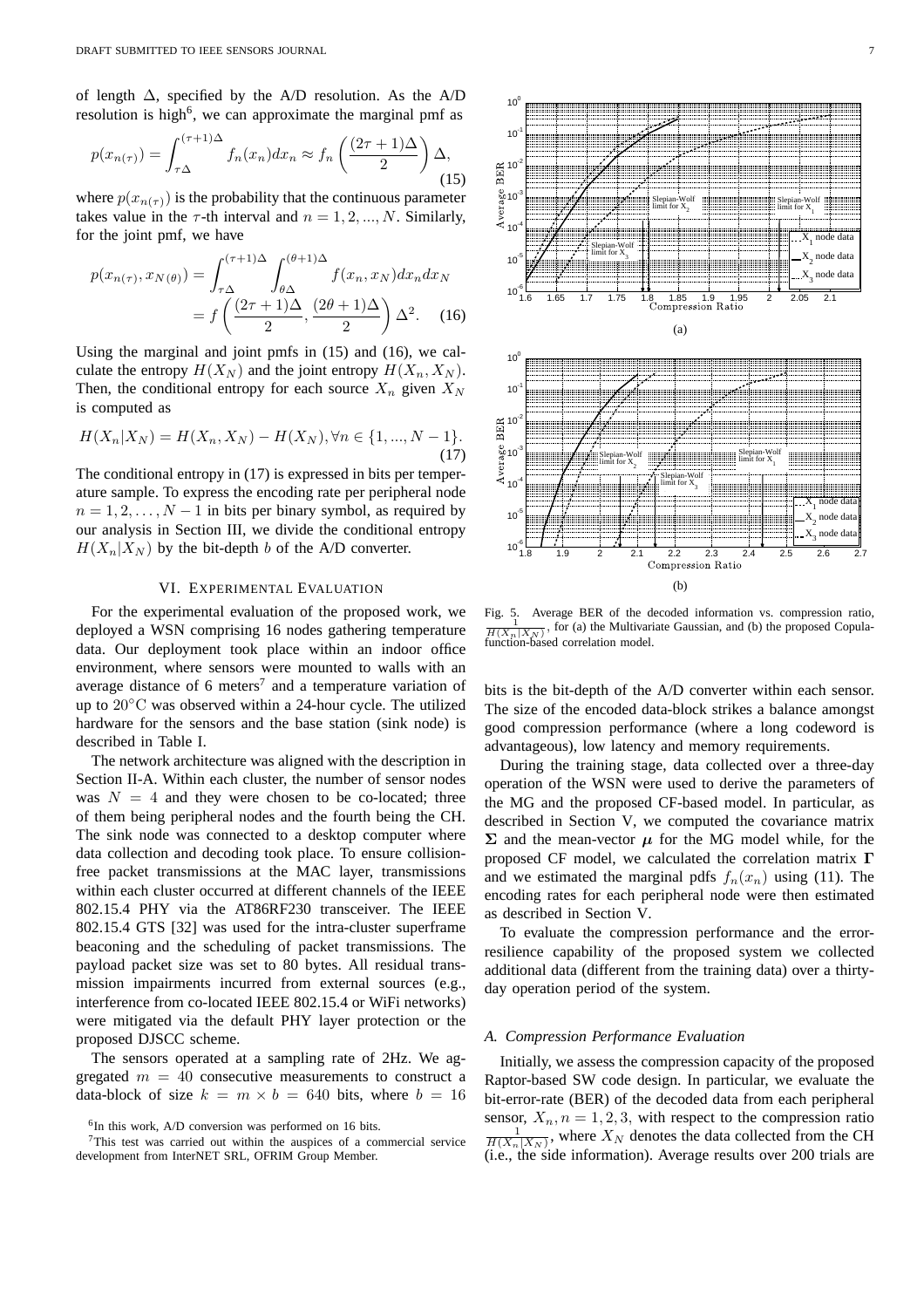TABLE I HARDWARE SPECIFICATION OF THE PERIPHERAL, CH AND SINK NODES.

| <b>Peripheral or CH Node</b>                                                         |  |  |  |  |
|--------------------------------------------------------------------------------------|--|--|--|--|
| Microcontroller Atmel ATmega 1281                                                    |  |  |  |  |
| Transmitter AT86RF230                                                                |  |  |  |  |
| Dual-chip antenna                                                                    |  |  |  |  |
| Microchip MCP9700AT Temperature Transducer $(-40 \text{ to } +150^{\circ} \text{C})$ |  |  |  |  |
| TAOS Luminosity Intensity Transducer TSL250R                                         |  |  |  |  |
| Li-Polymer Battery - 3.7V                                                            |  |  |  |  |
| Battery Charger with USB port                                                        |  |  |  |  |
| Dimensions: 60mm x 33mm                                                              |  |  |  |  |
| <b>Base Station (Sink Node)</b>                                                      |  |  |  |  |
| Microcontroller Atmel ATmega 1281                                                    |  |  |  |  |
| Transmitter AT86RF230                                                                |  |  |  |  |
| Dual-chip antenna                                                                    |  |  |  |  |
| USB-UART Bridge for connection to PC USB port                                        |  |  |  |  |
| Dimensions: 48mm x 21mm                                                              |  |  |  |  |
|                                                                                      |  |  |  |  |

#### TABLE II

COMPARISON OF AVERAGE ENCODING RATES (IN BITS/DATA-BLOCK) FOR ENTROPY CODING, AND SLEPIAN-WOLF CODING WITH THE EXISTING MULTIVARIATE AND THE PROPOSED COPULA-FUNCTION-BASED CORRELATION MODEL (X<sup>4</sup> DENOTES THE

CH DATA THAT IS ALWAYS ENTROPY ENCODED).

|                                | $X_1$ | $X_2$ | $X_3$ |     |
|--------------------------------|-------|-------|-------|-----|
| <b>Entropy Coding</b>          | 452   | 496   | 512   | 471 |
| Proposed with MG               | 319   | 356   | 358   |     |
| Gain w.r.t. Entropy Coding (%) | 29.43 | 28.23 | 30.08 |     |
| Proposed with CF               | 263   | 312   | 303   |     |
| Gain w.r.t. Entropy Coding (%) | 41.81 | 37.10 | 40.82 |     |
| Gain w.r.t. MG Model (%)       | 17.56 | 12.36 | 15.36 |     |

presented. Per trial, a four-day period (out of the full thirtyday period) was selected at random and the corresponding temperature data was compressed. The average compression performance obtained with the proposed CF-based correlation model is compared against the average performance achieved with the conventional MG model, which is considered in state-of-the-art works—see, for example, [13], [18], [19]. The results, together with the theoretical SW limits, are presented in Fig. 5(a) and Fig. 5(b) for the MG and the proposed CF-based correlation model, respectively. With respect to the reconstruction quality of the decoded temperature data, BER values below 10−<sup>6</sup> corresponded to near-lossless recovery. On the other end, values around 10−<sup>2</sup> lead to maximum root mean squared-error of 128, which corresponds to a temperature error of up to  $0.38\textdegree C$ , which is below the A/D accuracy of the utilized temperature transducer.

Contrasting the results in Figs. 5(a) and (b), we notice that, for the same average BER, the proposed system systematically achieves a higher compression ratio when the data correlation is expressed by the proposed CF-based correlation model. Moreover, when using the proposed model, our practical code design approximates the theoretical SW limit closer than when employing the conventional MG model. The results demonstrate that the proposed CF-based model expresses the correlation between the data captured by the different sensors with a higher accuracy than the conventional MG model.

Next, we compare the compression performance of the proposed system against the performance obtained with the



Fig. 6. Information rate versus SNR for transmission of the readings from sensors  $X_1$  and  $X_2$  over (a) the AWGN channel and (b) the Rayleigh fading channel. The proposed DJSCC system uses either the conventional MG or the proposed CF-based correlation model.

baseline system, which performs arithmetic entropy coding of each sensor's readings. In both cases, lossless encoding is achieved, that is, the decoded temperature values of each node match the corresponding measured values. The average encoding rates (in bits per encoded data-block) achieved with the baseline system and the proposed system are reported in Table II. The results show that, when using the conventional MG correlation model, the proposed system reduces the required rate for compression by up to 30.08% compared to the baseline system. When the proposed CF-based model is used, the obtained improvements in rate reduction over the baseline system can reach up to 41.81%. We observe that using the proposed CF-based model reduces the encoding rate by up to 17.56% compared to using the conventional MG model. These gains highlight the importance of properly leveraging the correlation between the data gathered by the sensors in the WSN.

#### *B. Joint Source-Channel Coding Performance Evaluation*

We now evaluate the joint source-channel coding performance of the proposed system. Interference and packet losses cannot be controlled in our practical deployment, as such conditions vary during the operational lifetime of our system due to various external factors. For this reason, we have carried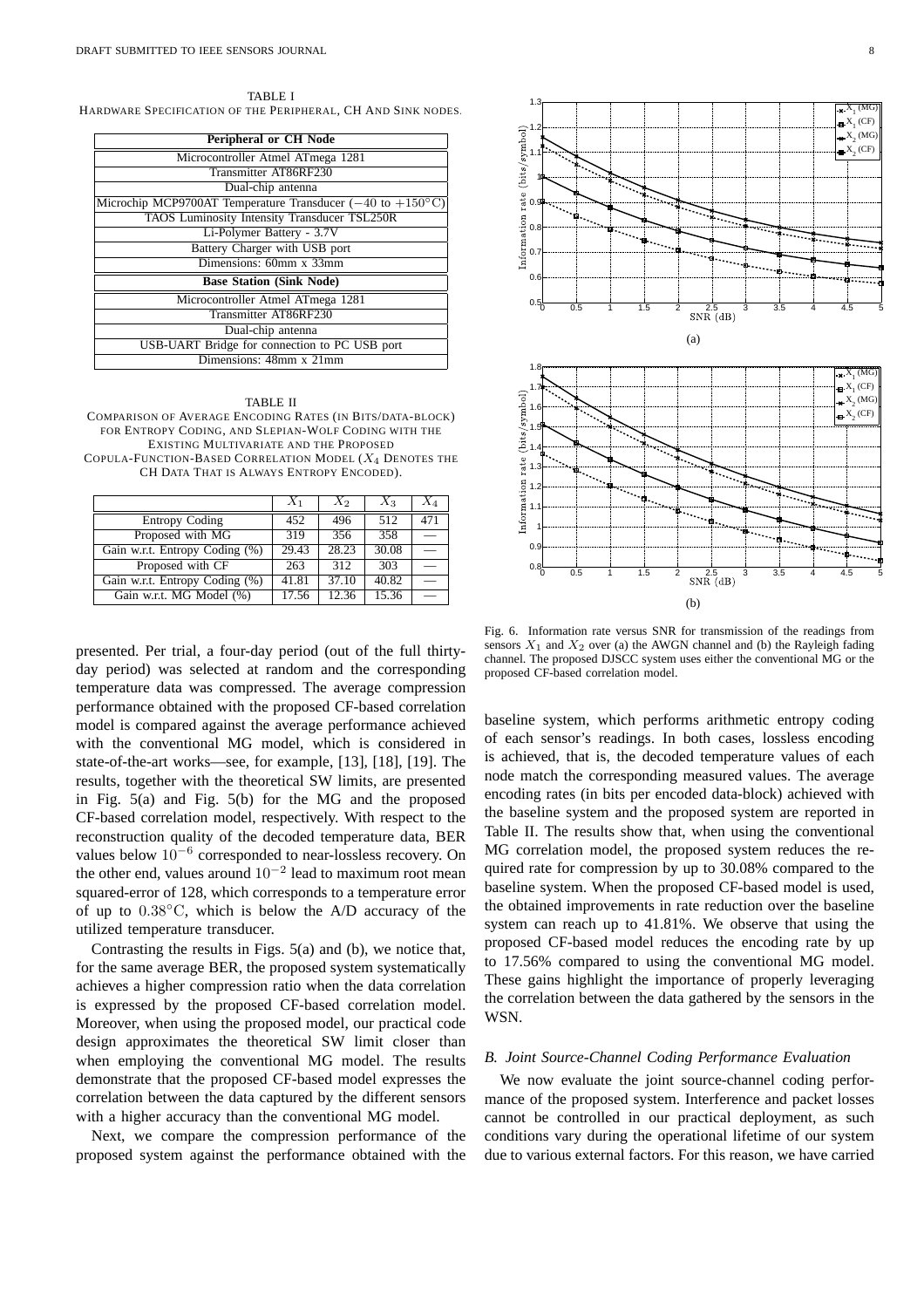out our evaluation using the AWGN and Rayleigh fading channel models under varying signal-to-noise-ratio (SNR) values. These models are well-known to provide for a good characterization of the behavior of narrow-band transmission within personal area networks [39]. Moreover, by using them we enable a reproducible experiment for both correlation models, and enable their comparison under the same communication channel conditions. We note that no retransmission of erroneous packets is required when using the proposed DJSCC system, as channel impairments are mitigated with the Raptor code present in the proposed design (see Section III-B2)

To carry out our evaluation, we derive the required information rate to achieve a decoding BER close to zero (BER < 10−6) for different channel SNRs. The DJSCC performance of the system using the proposed CF-based correlation model is compared against the performance obtained with the conventional MG model. The results for temperature sensors  $X_1$ and  $X_2$ , and for both communication channel models are depicted in Fig. 6. As expected, the required information rates for near-error-free decoding decrease with the SNR value. Moreover, for the same SNR, Rayleigh fading noise requires more rate to cope with than AWGN. Importantly, the results demonstrate the superior performance of our system when the proposed CF-based correlation model is used to express the correlation amongst the data gathered by the sensors. The significant improvements (up to 19.64% in information rate reduction) offered by the proposed correlation model over the conventional MG model are systematic over the different SNR conditions, sources  $(X_1 \text{ and } X_2)$  and channel models.

#### *C. Energy Savings*

Under the channel conditions described in Section VI-B, we evaluate the energy consumption of a sensor running the proposed versus the baseline system. Specifically, each sensor in our WSN deployment runs executable programs implementing the proposed DJSCC scheme using the MG and the CF-based correlation model, as well as the baseline system. The information rates for our system and the packet retransmission limit for the baseline system are preset via the channel-model-based measurements described in Section VI-B. Full packets (80 bytes payload and 12 bytes header) are transmitted by aggregating encoded information from consecutive codewords when required. The Atmel ATmega 1281 microcontroller of each sensor is set to report its battery level once per minute during the execution. By gathering the battery level measurements from all sensors at the end of the experiment and converting them to available energy levels, we determine the percentile energy consumption difference between the proposed DJSCC and the baseline system. It is worth noticing that this energy consumption difference includes both the computational and transmission parts of the system. Average results over multiple executions and all sensors within a cluster are reported in Fig. 7. Results for both channel models and different SNR conditions are provided.

We observe that the proposed DJSCC system with CFbased correlation modeling yields a significant reduction in energy consumption with respect to the baseline system.



Fig. 7. Energy savings percentage vs SNR for the proposed DJSCC coding scheme using the MG or the proposed CF-based correlation model. Transmission is done over (a) AWGN channel, and (b) Rayleigh Fading channel.

When transmission faces AWGN, energy consumption savings between 18.68% to 22.56% are reported while, in the case of Rayleigh fading savings between 21.35% to 24.36% are observed. These savings are attributed to the following reasons: First, the proposed DJSCC scheme eliminates packet retransmissions due to the inherent error correcting capability of the code design. On the contrary, retransmissions are used to deal with channel impairments when the baseline system is used. Second, as shown in Section VI-A, the proposed system achieves higher compression rates than the baseline system as it exploits the correlation amongst the readings from different sensors.

We notice that, under both channel models, using the proposed CF-based correlation model systematically results in higher energy consumption reductions than using the conventional MG model. This is because, as shown in Section VI-B, using the proposed CF-based model our system achieves lower information rates for the same SNR conditions than using the conventional MG model.

### VII. CONCLUSION

A novel DJSCC design for wireless sensors measuring temperature data has been presented. Our scheme is based on a new non-systematic SW Raptor code, which, unlike existing schemes (e.g., [11], [12]), achieves good performance for the short code lengths required by the application. A key contribution has been a novel Copula-function-based model